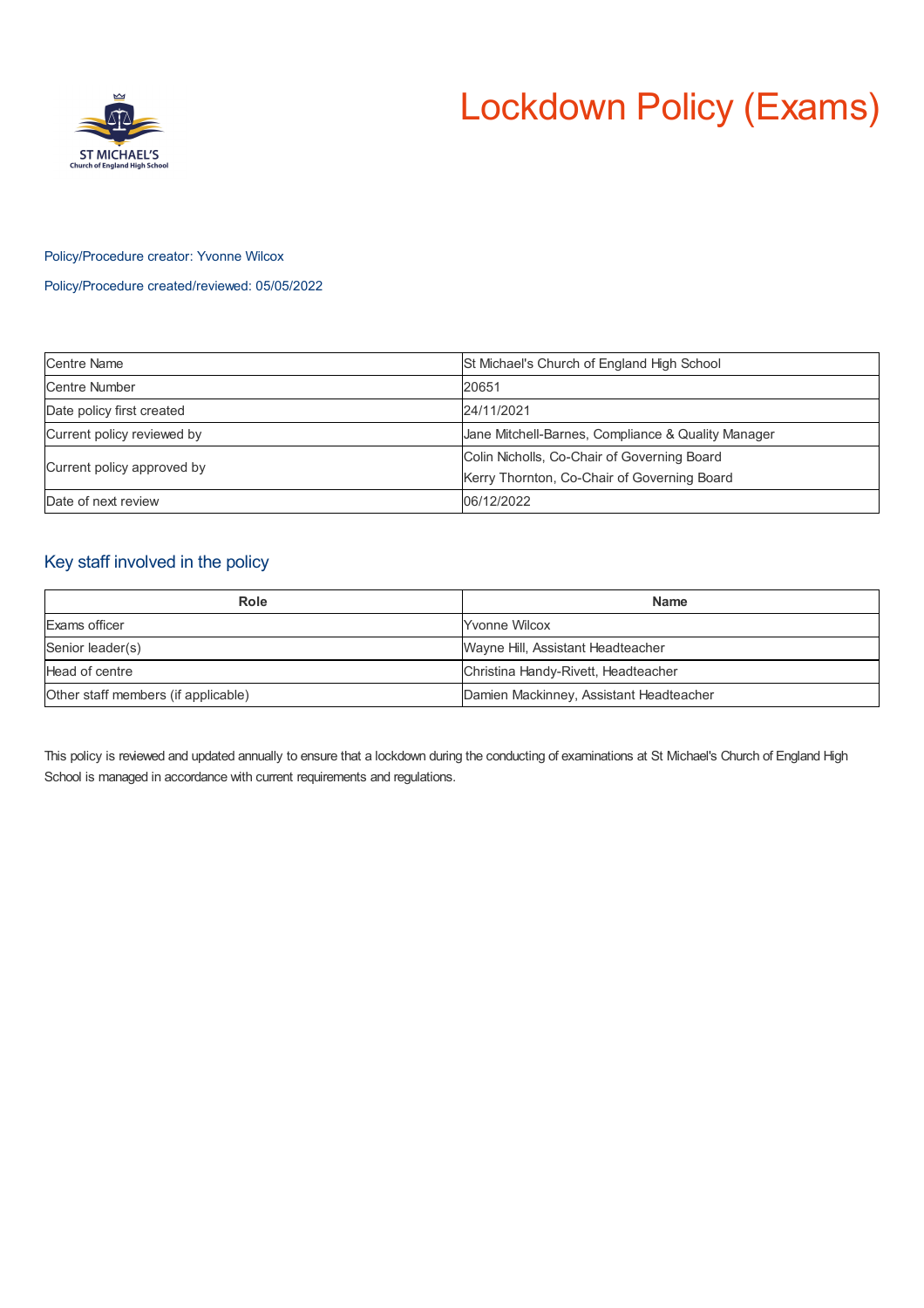# Introduction

A lockdown may be required in the following situations:

- an incident or civil disturbance in the local community which poses a risk
- an intruder on the site with the potential to pose a risk
- local risk of air pollution, such as a smoke plume or gas cloud
- a major fire in the vicinity
- a dangerous animal roaming loose
- any other external or internal incident which has the potential to pose a threat

Where a lockdown may be required when conducting examinations, the focus will be:

- the welfare and safety of candidates and exams staff
- maintaining the integrity and security of the examination/assessment process

# Purpose of the policy

The purpose of this policy is to confirm the arrangements at St Michael's Church of England High School for dealing with a lockdown when examinations are being conducted.

Lockdown procedures have been determined by consulting **Stay Safe** guidance provided by GOV.UK

# 1. Lockdown procedures

Where a lockdown is required, the following procedures will be employed at St Michael's Church of England High School:

## **Before an examination**

As candidates are entering/waiting to enter the examination room:

- Invigilators will:
	- instruct candidates to enter the examination room immediately
	- instruct candidates to remain silent, hide under desks or sit against a wall/around a corner but not near the door and to ensure mobile phones are on silent and non-vibrate mode
	- lock all windows and close any/all curtains/blinds
	- switch off all lights
	- lock all doors and/or use tables, or any other furniture, to barricade the entrance to the room
	- take an attendance register/head count if possible
	- (if the threat is a chemical or toxic release) instruct candidates to cover their nose and mouth (their own clothing can be used) and attempt to use anything to hand to seal up cracks around doors and any vents into the room
	- where safe/possible, not leave the examination question papers unattended/out of sight
- A senior leader/authorised person will be present around the examination room(s) area(s) and where safe/possible, communicate the situation to the exams office/officer (via mobile phone/walkie talkie on silent and non-vibrate mode)
- The exams office/officer will collate the information from all examination rooms and forward this to the head of centre immediately
- The head of centre will make informed decisions on alerting parents/carers, awarding bodies and emergency services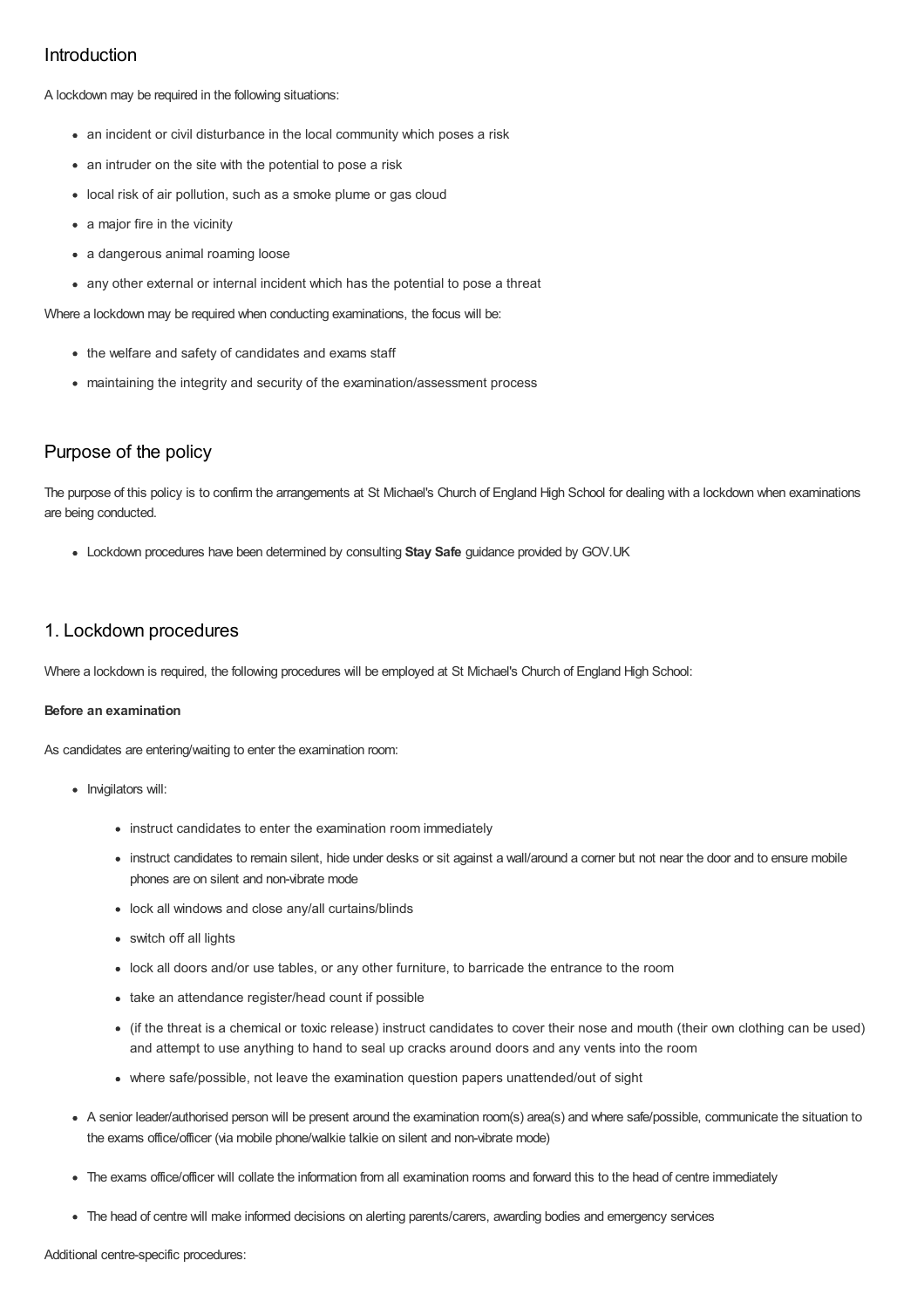• not applicable

#### **During an examination**

When candidates are in the examination room:

- Invigilators will:
	- tell candidates to stop writing immediately and close their answer booklets
	- collect the attendance register
	- make a note of the time when the examination was suspended
	- instruct candidates to remain silent, leave all examination materials on their desks and hide under desks
	- where safe/possible, communicate (via mobile phone/walkie talkie) the situation to the exams officer (ensuring that all mobile phones/walkie talkies are on silent and non-vibrate mode)
	- lock all windows and close any/all curtains/blinds
	- switch off all lights
	- lock all doors and/or use tables, or any other furniture, to barricade the entrance to the room
	- (if the threat is a chemical or toxic release) instruct candidates to cover their nose and mouth (their own clothing can be used) and attempt to use anything to hand to seal up cracks around doors and any vents into the room
	- where safe/possible, not leave the examination question papers unattended/out of sight
- Where safe/possible, the exams office/officer will collate the information from all examination rooms and forward this to the head of centre immediately
- The head of centre will make informed decisions on alerting parents/carers, awarding bodies and emergency services
- If appropriate, where safe/possible, and following instruction from the appropriate authority, the exams office/officer and/or invigilators will initiate the emergency evacuation procedure
- Where safe/possible, the exams office/officer will collect all examination question papers and materials for safe/secure storage following advice from the appropriate awarding body/bodies

Additional centre-specific procedures:

• not applicable

#### **After an examination**

As candidates are leaving the examination room:

- Invigilators will:
	- stop dismissing candidates from the examination room
	- instruct candidates who have left to re-enter the examination room
	- instruct candidates to remain silent and hide under desks/tables
	- where safe/possible, communicate (via mobile phone/walkie talkie) the situation to the exams officer (ensuring that all mobile phones/walkie talkies are on silent and non-vibrate mode)
	- lock all windows and close any/all curtains/blinds
	- switch off all lights
	- lock all doors and/or use tables, or any other furniture, to barricade the entrance to the room
	- (if the threat is a chemical or toxic release) instruct candidates to cover their nose and mouth (their own clothing can be used) and attempt to use anything to hand to seal up cracks around doors and any vents into the room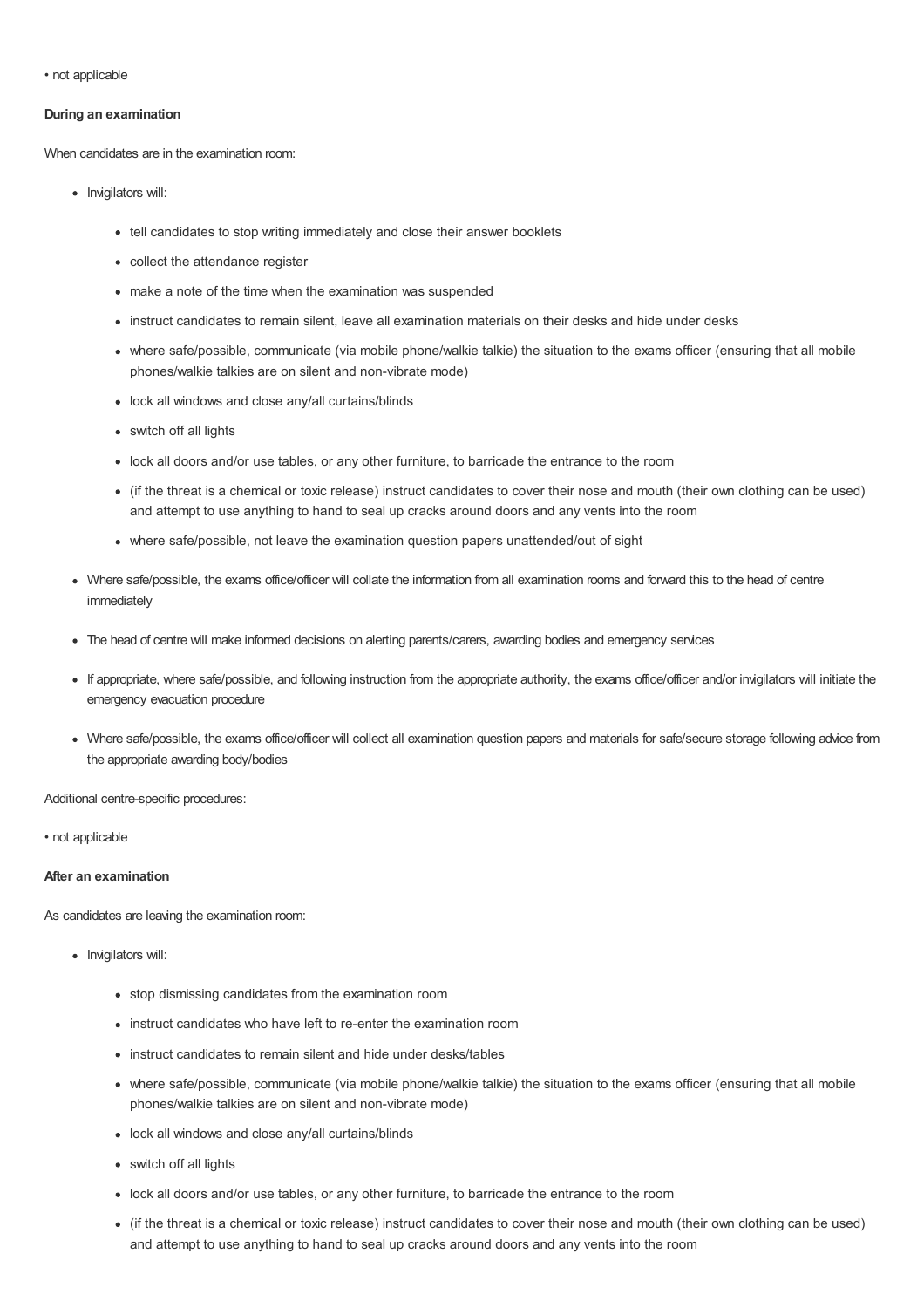- where safe/possible, not leave the examination question papers unattended/out of sight
- Where safe/possible, the exams officer will collate the information from all examination rooms and forward this to the head of centre immediately
- The head of centre will make informed decisions on alerting parents/carers, awarding bodies and emergency services

Additional centre-specific procedures:

• not applicable

#### **Ending a lockdown**

- The lockdown will be ended by either:
	- the sound of a defined alarm, or
	- the identification/authorisation of emergency service officer/senior leader/head of centre entering the examination room
- A specific word or phrase may be used to confirm that the instruction to end the lockdown is genuine
- Invigilators will undertake a head count/register and confirm attendance with the exams office/officer/senior leader
- Where applicable and if advised to do so by a senior leader/head of centre, if there is sufficient time (and following JCQ regulations), candidates may be allowed to restart their examination
- Invigilators will:
	- ask candidates to return to their desks, remind them they are under formal examination conditions and allow a settling down period
	- allow candidates the full working time remaining for their examination
	- recalculate the revised finish time(s)
	- tell the candidates to open their answer booklets and re-start their examination
	- amend the revised finish time(s) on display to candidates
	- note how long the lockdown lasted on the exam room incident log (to later inform a report to the awarding body/bodies)
- The exams office/officer will:
	- provide a report of the incident for the awarding body/bodies (via the special consideration process or as advised by awarding bodies)
	- safely/securely store all collected exam papers and materials pending awarding body advice/guidance
- Where applicable/possible/available, the senior leader/exams office/officer will:
	- discuss any alternative examination sittings with the awarding body/bodies
	- offer, arrange and provide support services to staff and candidates
- At the earliest opportunity, the senior leader/head of centre will prepare a communication to parents/carers advising them of events (including relevant actions and outcomes)
- Where possible, exams staff and candidates will be invited to attend an assembly lead by the head of centre to discuss the lockdown and offer ongoing support:
	- If this is not possible, communications will be provided via a centre text/email/newsletter and information uploaded to the centre website

Additional centre-specific procedures: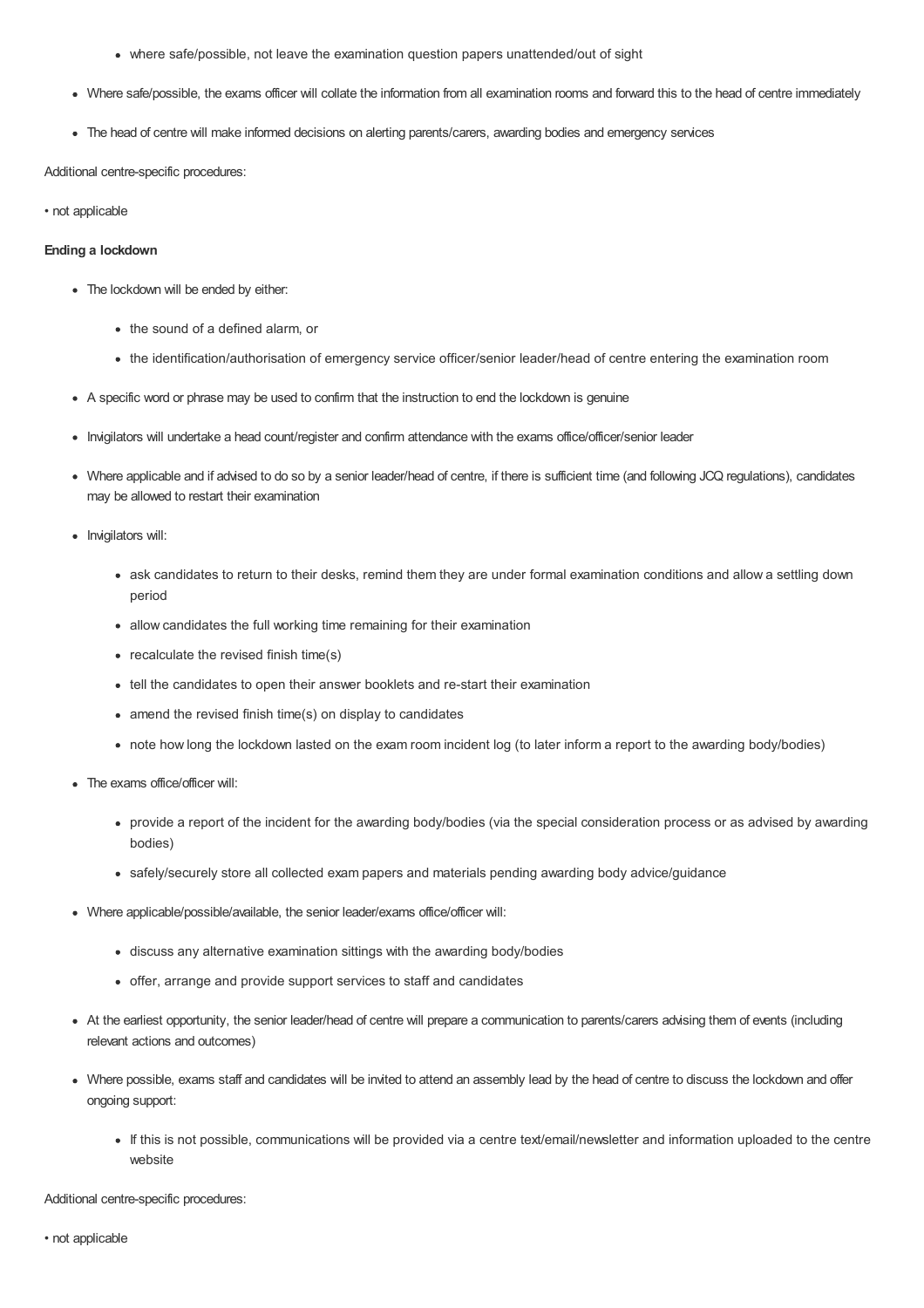# 2. Roles and Responsibilities

#### **The role of the head of centre**

- Ensure that a dedicated lockdown alarm tone is in place and recognised by all staff and candidates
- Arrange appropriate training for all exams staff in lockdown procedures
- Ensure candidates are aware of the procedures relating to a lockdown, particularly those arriving late for an examination who cannot access the examination room due it being locked down
- Ensure all candidates and staff are aware of a possible exit point in case an intruder manages to gain access, or the room becomes unsafe
- Provide written lockdown procedures for examination room/invigilator use
- Inform the relevant emergency service(s) immediately in the case of any potential threat to the safety of exams staff and candidates

#### Additional responsibilities:

#### • not applicable

## **The role of the senior leader**

- Assume responsibility for exams staff and candidates taking examinations during a lockdown
- Arrange training/drills for examination candidates on lockdown procedures
- Inform parents/carers about the centre's Lockdown Policy in relation to the conducting of examinations
- Have a presence around examination room areas prior to the start of each examination session
- Liaise with the appropriate authorities and awarding bodies regarding candidates taking examinations during a lockdown
- Use the examination room attendance register(s) to compile a list of any candidates not accounted for

## Additional responsibilities:

• not applicable

## **The role of the examsoffice/officer**

- Train invigilators in the centre's lockdown procedures
- Where safe/possible, liaise with senior leaders/invigilators in all examination rooms during a lockdown
- Assist with lockdown training for staff and candidates where applicable to the conducting of examinations

#### Additional responsibilities:

#### • not applicable

## **The role of the invigilator**

- Be aware of the centre's lockdown procedures
- Complete attendance registers as soon as possible so candidates can be identified in the event of a lockdown
- Where safe/possible, to communicate with the exams office/officer during a lockdown to confirm the situation in a particular examination room

## Additional responsibilities: